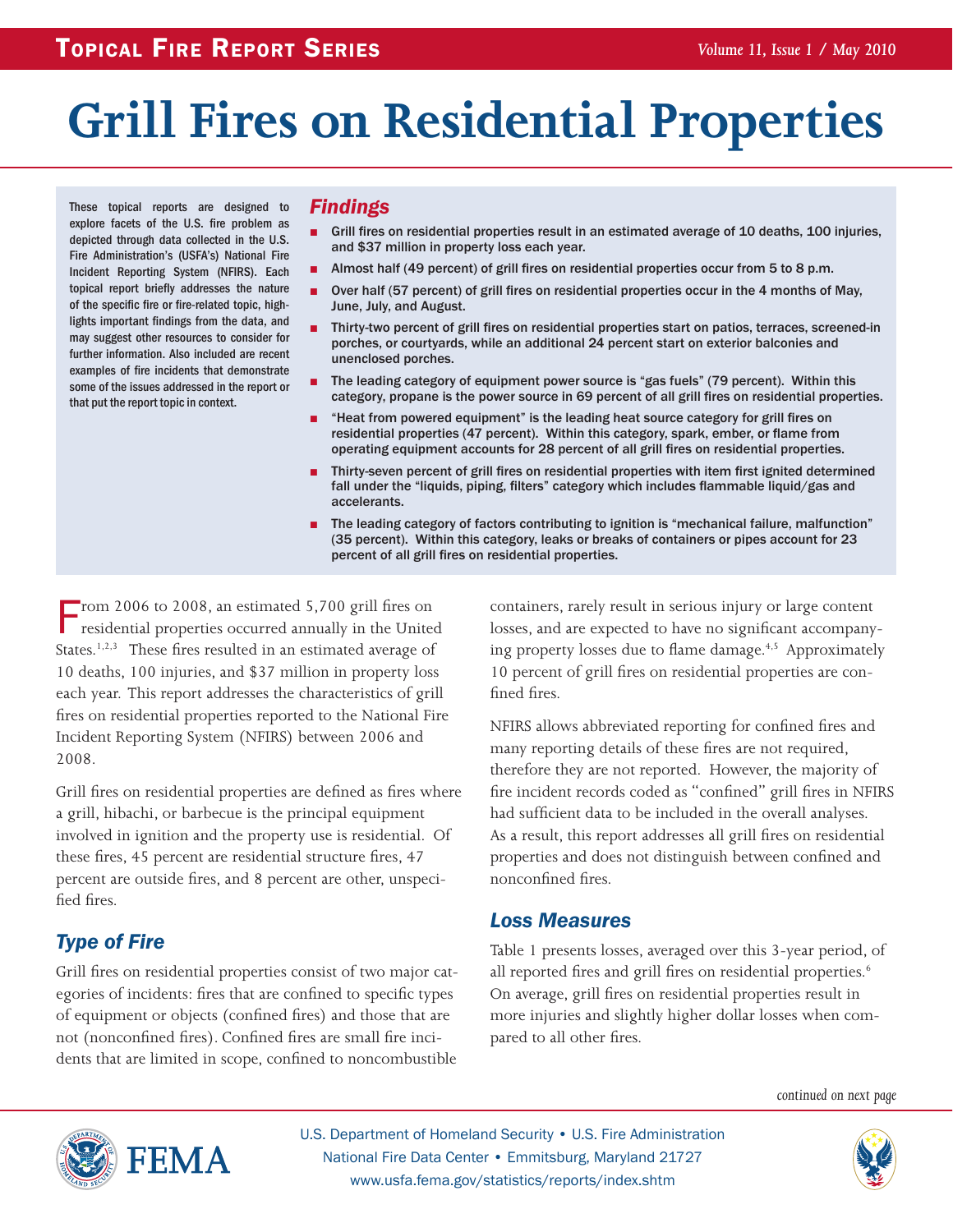| <b>Measure</b>         | <b>All Fires</b> | <b>Grill Fires on Residential Properties</b> |
|------------------------|------------------|----------------------------------------------|
| Average Loss:          |                  |                                              |
| Fatalities/1,000 Fires | 2.0              | 2.2                                          |
| Injuries/1,000 Fires   | 9.8              | 33.9                                         |
| Dollar Loss/Fire       | \$8,050          | \$11,910                                     |

#### **Table 1. Loss Measures for Grill Fires on Residential Properties (3-year average, 2006–2008)**

Source: NFIRS 5.0.

Note: Average loss for fatalities and injuries is computed per 1,000 fires; average dollar loss is computed *per fire* and is rounded to the nearest \$10.

## *Property Use*

Table 2 presents the percentage distribution of property use for grill fires on residential properties. Eighty-seven percent of grill fires on residential properties occur on one- or

two-family dwelling properties. Eleven percent of grill fires on residential properties occur on multifamily dwelling (apartments, rowhouses, town houses, condominiums, and tenements) properties, while 3 percent occur on other residential properties.

# **Table 2. Percentage Distribution of Property Use for Grill Fires on Residential Properties (3-year average, 2006–2008)**

| <b>Property Use</b>                    | <b>Grill Fires on Residential Properties</b> |
|----------------------------------------|----------------------------------------------|
| One- or two-family dwelling properties | 86.5%                                        |
| Multifamily dwelling properties        | 10.9%                                        |
| Other residential properties           | 2.6%                                         |
| Total                                  | 100.0%                                       |

Source: NFIRS 5.0.

# *When Grill Fires on Residential Properties Occur*

As shown in Figure 1, grill fires on residential properties occur mainly in the early evening hours, from 5 to 8 p.m., peaking from 6 to 7 p.m. at 19 percent. In fact, this 3-hour period accounts for almost half (49 percent) of grill fires on residential properties. Sixty-three percent of grill fires on residential properties occur during the 5-hour period from 4 to 9 p.m. Fire incidence then declines, reaching and staying near the lowest point during the morning hours (12 a.m. to 12 p.m.), and steadily rises again in the afternoon hours until reaching its peak in the early evening hours.<sup>7</sup>



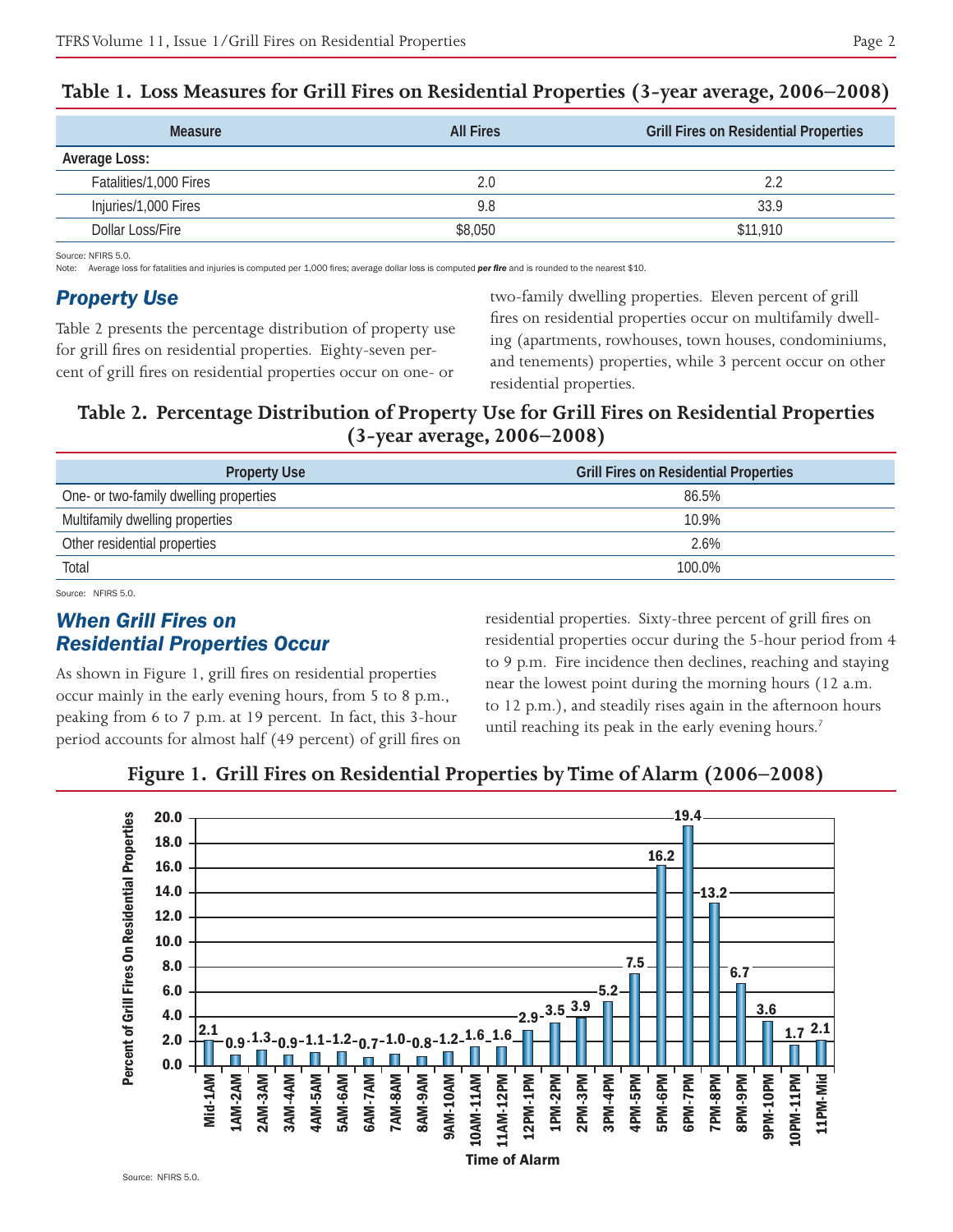Figure 2 illustrates that, as expected, over half (57 percent) of grill fires on residential properties occur in the 4 months of May, June, July, and August. Fire incidence then begins to decline reaching the lowest point in December, and steadily rises during the first 4 months of the year. This pattern correlates with warm-weather outdoor recreational activities.





Source: NFIRS 5.0

#### *Where Grill Fires on Residential Properties Start (Area of Fire Origin)*

Five areas of fire origin account for 80 percent of grill fires on residential properties (Table 3). Thirty-two percent of grill fires on residential properties start on patios, terraces, screened-in porches, or courtyards. Another 24 percent

of these fires start on exterior balconies and unenclosed porches, while an additional 17 percent start in other, unspecified outside areas. Less common are grill fires on residential properties that start on exterior wall surfaces (4 percent) and outside open areas including lawns, farmland, fields, and vacant lots (4 percent).

# **Table 3. Leading Areas of Fire Origin in Grill Fires on Residential Properties (2006–2008)**

| Areas of Fire Origin                         | Percent<br>(Unknowns Apportioned) |
|----------------------------------------------|-----------------------------------|
| Courtyard, patio, terrace, screened-in porch | 32.0                              |
| Exterior balcony, unenclosed porch           | 23.7                              |
| Outside areas, other                         | 16.6                              |
| Wall surface, exterior                       | 4.2                               |
| Outside open areas                           | 3.7                               |

Source: NFIRS 5.0.

### *Power Sources of Equipment Involved in Grill Fires on Residential Properties*

Table 4 shows the equipment power source categories of grill fires on residential properties. The leading category of equipment power source is "gas fuels" (79 percent). Within this category, propane is the power source in 69

percent of all grill fires on residential properties. The second leading equipment power source category is "solid fuels" (18 percent) which includes charcoal. For the remaining 3 percent of grill fires on residential properties, the equipment is powered by electrical, liquid, or other fuel sources.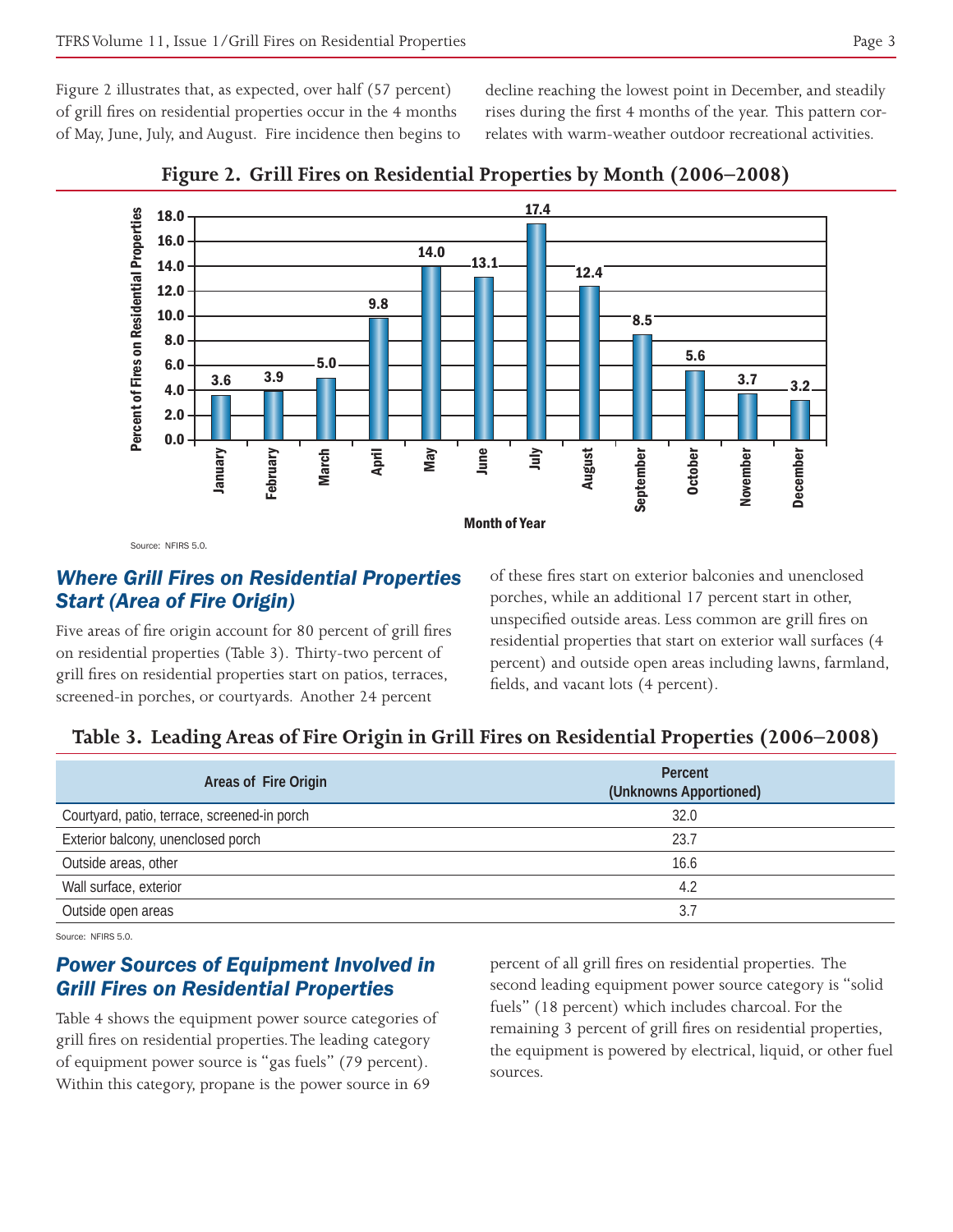|--|--|

| Table 4. Equipment Power Sources of Grill Fires on Residential Properties |
|---------------------------------------------------------------------------|
| by Major Category $(2006-2008)$                                           |

| <b>Equipment Power Source Categories</b> | Percent<br>(Unknowns Apportioned) |
|------------------------------------------|-----------------------------------|
| Gas Fuels                                | 79.2                              |
| Solid Fuels                              | 17.5                              |
| Electrical                               | 1.7                               |
| Liquid Fuels                             | 1.1                               |
| <b>Other Power Sources</b>               | 0.6                               |
| Total                                    | 100.0                             |

Source: NFIRS 5.0.

Note: Total may not add to 100 percent due to rounding.

# *How Grill Fires on Residential Properties Start (Heat Source)*

Figure 3 shows sources of heat categories in grill fires on residential properties. The "heat from powered equipment" category accounts for 47 percent of grill fires on residential properties where the heat source was determined. Within this category, spark, ember, or flame from operating equipment accounts for 28 percent of all grill fires on residential properties, while radiated or conducted heat from operating equipment accounts for 14 percent of these fires.

The "hot or smoldering object" category accounts for 19 percent of grill fires on residential properties where the heat source was determined. This category includes hot coals, charcoal, or ashes. Additionally, the "heat from open flame or smoking materials" category also accounts for 19 percent of the grill fires. This category includes lighters and matches.

# **Figure 3. Sources of Heat in Grill Fires on Residential Properties by Major Category (2006–2008)**



Source: NFIRS 5.0.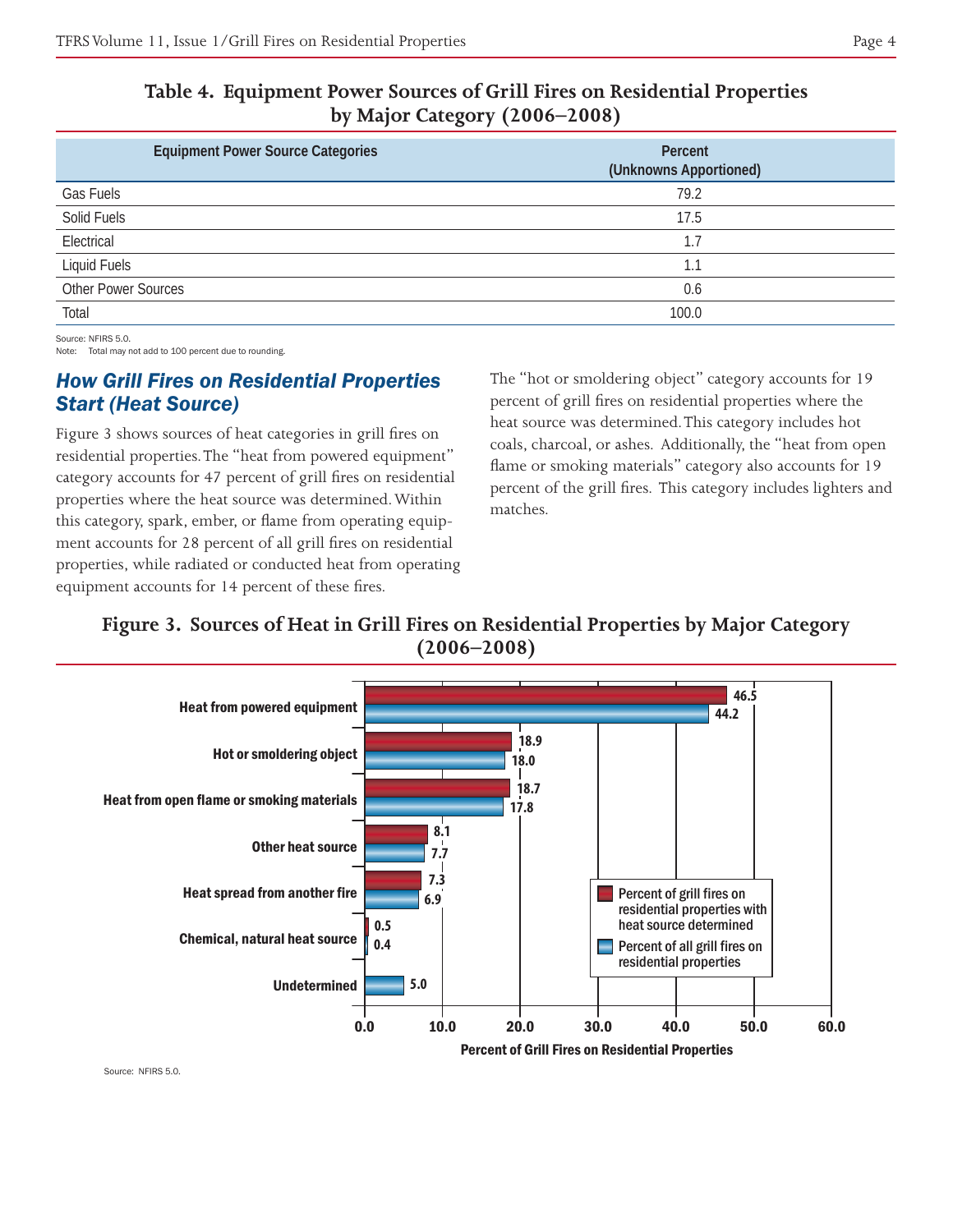## *What Ignites First in Grill Fires on Residential Properties*

Thirty-seven percent of grill fires on residential properties with item first ignited determined fall under the "liquids, piping, filters" category (Figure 4). This category includes flammable liquid/gas and accelerants. The second leading category, "organic materials," accounts for 22 percent of grill fires on residential properties, while the third category, "structural component or finish," accounts for 19 percent of these fires. Flammable liquid/gas (34 percent), cooking materials (18 percent), other, unspecified items (10 percent), and exterior sidewall covering, surface, and finish (8 percent) are the specific items most often first ignited in grill fires on residential properties.

# **Figure 4. Item First Ignited in Grill Fires on Residential Properties by Major Category(2006–2008)**



Source: NFIRS 5.0.

# *Factors Contributing to Ignition in Grill Fires on Residential Properties*

Table 5 shows the factors contributing to ignition categories of grill fires on residential properties. The leading category of factors contributing to ignition is "mechanical failure, malfunction" (35 percent). Within this category, leaks or breaks of containers or pipes account for 23 percent of all grill fires on residential properties.

The "misuse of material or product" category is a contributing factor in 30 percent of grill fires on residential properties. Within this category, heat source too close to combustibles accounts for 18 percent of all grill fires on residential properties. The third leading category of factors contributing to ignition is "operational deficiency" (26 percent). Within this category, unattended equipment (9 percent) and failure to clean (9 percent) account for 18 percent of all grill fires on residential properties. The "fire spread or control" category is the fourth leading factor at 10 percent.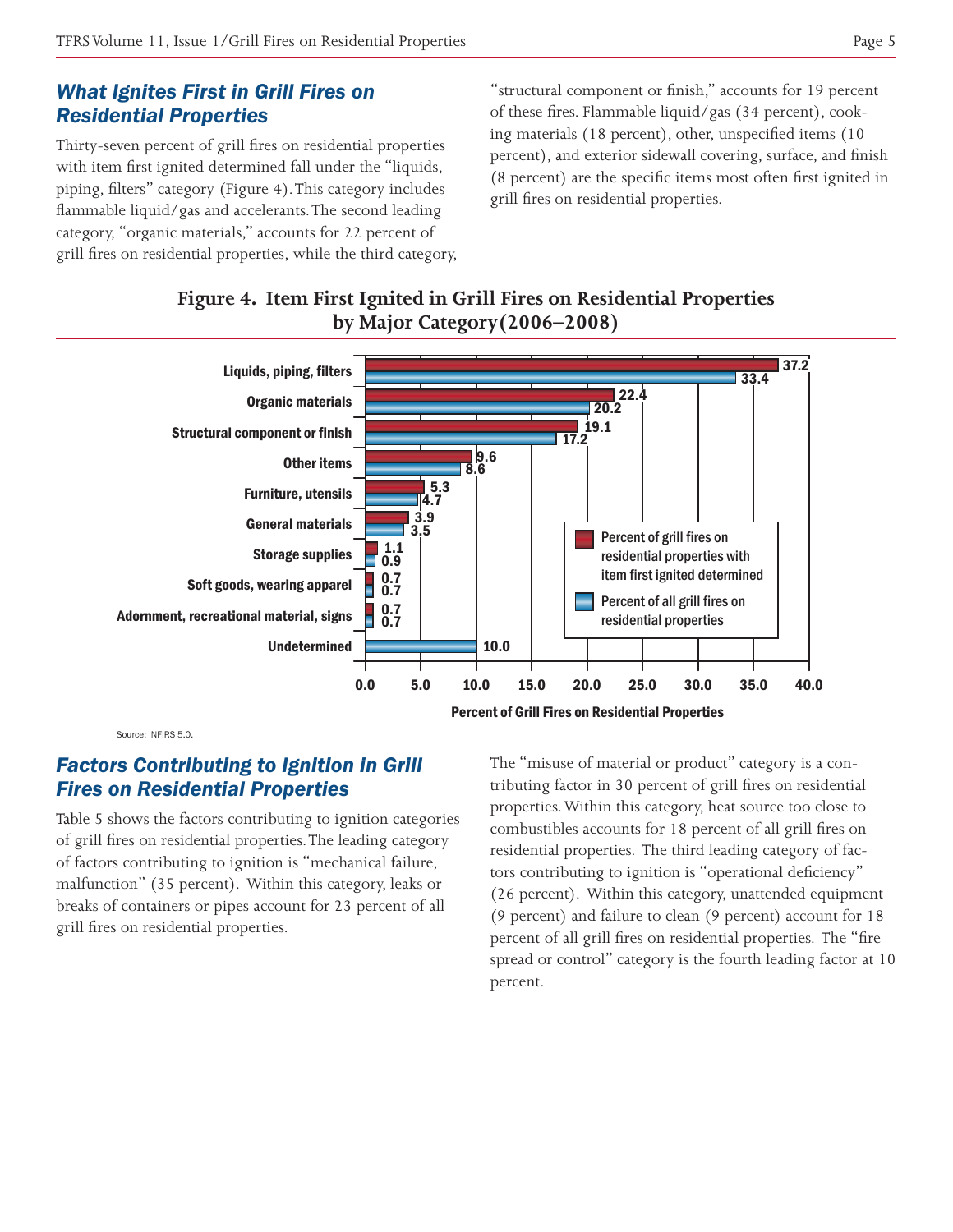# **Table 5. Factors Contributing to Ignition for Grill Fires on Residential Properties by Major Category (Where Factors Contributing to Ignition are Specified, 2006–2008)**

| <b>Factors Contributing to Ignition Categories</b> | Percent of Grill Fires on Residential Properties |
|----------------------------------------------------|--------------------------------------------------|
| Mechanical failure, malfunction                    | 34.5                                             |
| Misuse of material or product                      | 29.5                                             |
| Operational deficiency                             | 26.4                                             |
| Fire spread or control                             | 9.8                                              |
| Design, manufacture, installation deficiency       | 3.8                                              |
| Other factors contributing to ignition             | 3.3                                              |
| Natural condition                                  | 1.8                                              |
| Electrical failure, malfunction                    | 0.2                                              |

Source: NFIRS 5.0.

Notes: 1) Includes only incidents where factors that contributed to the ignition of the fire were specified.

2) Multiple factors contributing to fire ignition may be noted for each incident; total will exceed 100 percent.

# *Examples*

The following are some recent examples of grill fires on residential properties reported by the media:

- March 2010: A home in Alton, IL, was badly damaged in a fire after a leak in a hose caused a propane gas grill to explode into flames. The incident occurred on the home's back porch with flames spreading from the porch to the rear of the house. The Alton Fire Department reported the resident of the home had turned on the grill when the propane from the leaking hose caused a small explosion and fire. The value of the house was given as \$45,000. Damage to the structure was estimated at \$20,000 and loss of contents at \$10,000.8
- July 2009: Investigators believe an overturned grill caused a house fire that destroyed a family's home in Central City, KY. The family had been outside grilling for the Fourth of July holiday near their back porch, and investigators suspect the grill overturned and sparked the blaze. No one was injured, but the home and the family's belongings were destroyed.<sup>9</sup>
- June 2009: Portland and Tualatin Valley Fire & Rescue crews responded to an outdoor grill fire that spread to a large house in Portland, OR, and necessitated a second alarm call. Investigators found the fire was caused by the improper use of a gas grill. The fire caused an estimated \$700,000 in damage to the structure and an additional  $$700,000$  to the contents.<sup>10</sup>
- May 2007: Hot charcoal ashes from a rooftop grill caused extensive damage to several apartments and a market in Madison, WI. Fire investigators found the cause of the fire accidental due to hot embers dropping

from a charcoal grill onto the roof. The grill did not have a tray to catch the embers. Fireworks were also thrown onto the grill. One person was treated and released at the scene of the fire. Fourteen people were displaced.<sup>11</sup>

# *Conclusion*

Grills, hibachis, and barbecues on residential properties continue to be a high fire risk and, on average, result in more injuries and slightly higher dollar losses when compared to all other fires. As a result, it is crucial that each household diligently practice fire safety when cooking on one of these pieces of equipment. Practicing fire safety can prevent these fires and their resultant injuries, deaths, and property loss. For grilling and other types of cooking fire safety, please visit http://www.usfa.fema.gov/citizens/ all\_citizens/home\_fire\_prev/cooking.shtm.

# *NFIRS Data Specifications for Grill Fires on Residential Properties*

Data for this report were extracted from the NFIRS annual Public Data Release (PDR) files for 2006, 2007, and 2008. Only version 5.0 data were extracted.

Grill fires on residential properties were defined as:

Incident Type codes 100 to 123 and 140 to 173. Note that mobile property (vehicle) fire Incident Types 130 to 138 were excluded. In addition, Incident Type 110 was also excluded. Incident Type 110 is a conversion code for NFIRS 4.1 and is not a valid code for data collected in NFIRS 5.0. Incidents in the NFIRS 5.0 database with a 110 Incident Type are incidents collected under the NFIRS 4.1 system and are converted to NFIRS 5.0 compatible data.